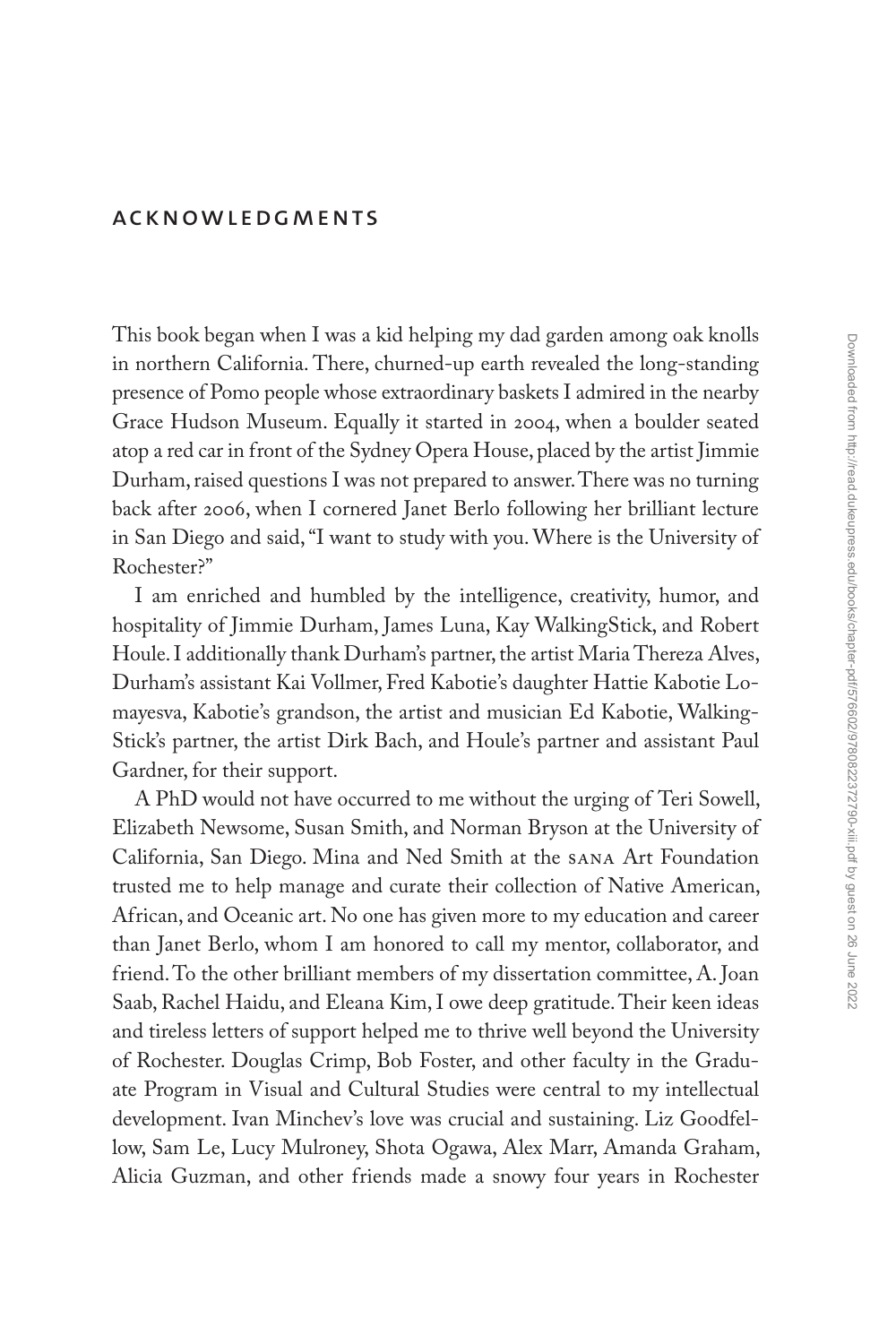socially and cerebrally vibrant. Bill Anthes, Ruth Phillips, Paul Chaat Smith, Kathleen Ash-Milby, Richard William Hill, Jolene Rickard, Mark Watson, Carolyn Kastner, Kate Morris, Nancy Marie Mithlo, Norman Vorano, Alex Marr, Kristine Ronan, and others committed to Native American art history inspired me from start to finish.

Early ideas in this book were shaped during Empires of Vision, a Social Science Research Council (ssrc) Dissertation Proposal Development Fellowship led by Sumathi Ramaswamy and Martin Jay. The international dimensions of this project grew through a Walter Read Hovey Fellowship, a Center for Advanced Study in the Visual Arts (casva) Fellowship for Historians of American Art to Travel Abroad, an ssrc International Dissertation Research Fellowship, and a Terra Foundation for American Art Summer Residency in Giverny. I especially thank Veerle Thielemans and Miranda Fontaine for their leadership, Jennifer Roberts for her mentorship, and Anna Plesset and Nenette Luarca-Shoaf for their friendship in Giverny. A casva Wyeth Predoctoral Fellowship granted me two years of uninterrupted time to research, write, and finish my dissertation. I spent one of them in Stephanie Frontz's magical house in Santa Fe, enriched by the friendship of Kate Lemay, Maggie Cao, Suzy Newbury, Carolyn Kastner, and Eumie Imm Stroukoff at the Georgia O'Keeffe Museum. I am grateful to Elizabeth Cropper, Peter Lukehart, Lynne Cooke, Stuart Lingo, Estelle Lingo, Yanfei Zhu, Stephen Whiteman, Meredith Gamer, Susanna Berger, and many others for a productive casva residency in Washington, DC. Alex Nagel encouraged me to pursue creative forms of scholarship. I continue to learn from the wit and truth-telling of Paul Chaat Smith, who introduced me to Jimmie Durham and advised my postdoctoral fellowship at the National Museum of the American Indian and the Smithsonian American Art Museum. I additionally thank Amelia Goerlitz, Emily Shapiro, Bill Truettner, Joann Moser, Rebecca Trautmann, Elayne Silversmith, Emily Burns, Joe Madura, Katherine Markoski, Amy Torbert, Lynora Williams, Maggie Michael, Dan Steinhilber, Carolyn McGourty, and Sam Le for their support during my time in the capital. I am grateful to Thomas Gaehtgens, Alexa Sekyra, Andrew Perchuk, Sabine Schlosser, Rebecca Mann, and Rebecca Zamora for their hospitality and guidance during my National Endowment for the Humanities–Getty Research Institute postdoctoral fellowship, during which I completed a full draft of the book. Kristin Romberg, Doris Chon, Subhashini Kaligotla, Michelle Craig, Bill Anthes, Kelly Newfield, and Anne Ellegood were great friends and interlocutors in Los Angeles.